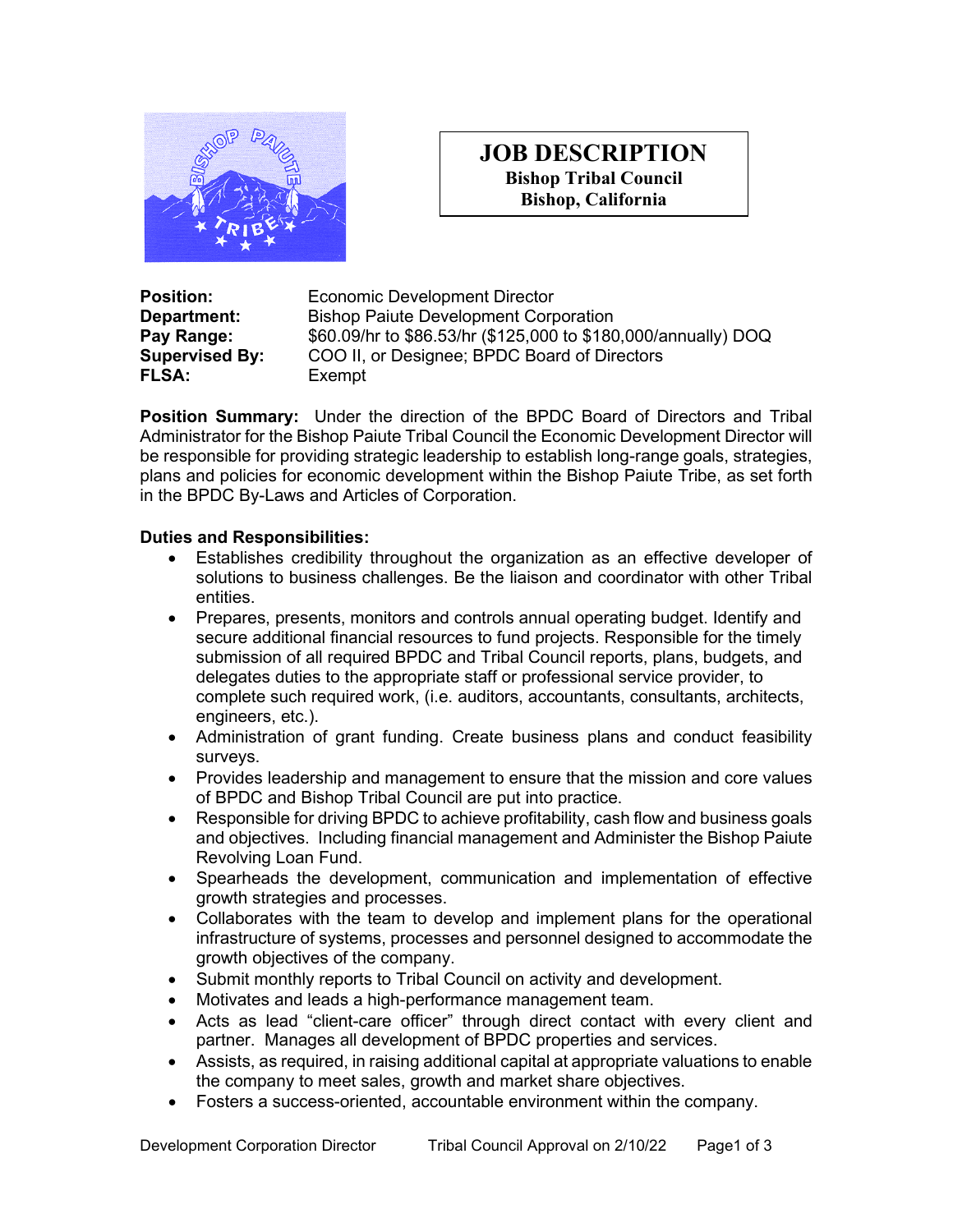- Represents BPDC with clients, investors and business partners.
- Performs other duties as assigned.

**Supervisory Responsibilities:** Manages subordinate supervisor(s) who supervise employee(s); is responsible for the overall direction, coordination and evaluation of these units. Also directly supervises non-supervisory employees. Carries out supervisory responsibilities in accordance with the organization's policies and applicable laws. Responsibilities include interviewing, hiring and training employees; planning, assigning and directing work; appraising performance; rewarding and disciplining employees; addressing complaints and resolving problems.

**Competencies:** To perform the job successfully, an individual should demonstrate the following competencies to perform the essential functions of this position.

- Background/experience in the planning, development and management of commercial real estate projects. Including working with contractors, architects and commercial leasing agents.
- An understanding of financing structures to underwrite construction costs including both debt and or equity capital alternatives.
- Analytical—the individual synthesizes complex or diverse information.
- Problem solving—the individual identifies and resolves problems in a timely manner and gathers and analyzes information skillfully.
- Oral communication—the individual speaks clearly and persuasively in positive or negative situations, demonstrates group presentation skills and conducts productive meetings.
- Delegation—the individual delegates work assignments, gives authority to work independently, sets expectations and monitors delegated activities.
- Leadership—the individual inspires and motivates others to perform well and accepts feedback from others.
- Management skills—the individual includes staff in planning, decision-making, facilitating and process improvement; makes self available to staff; provides regular performance feedback; and develops subordinates' skills and encourages growth.
- Quality management—the individual looks for ways to improve and promote quality and demonstrates accuracy and thoroughness.
- Judgment—the individual displays willingness to make decisions, exhibits sound and accurate judgment, and makes timely decisions.
- Planning/organizing—the individual prioritizes and plans work activities, uses time efficiently and develops realistic action plans.
- Safety and security—the individual observes safety and security procedures and uses equipment and materials properly.

## **Qualifications:**

- B.A in Business or Economics; MBA is preferred
- Minimum of five (5) years work experience in Business Management
- Experience in real property management, strategic planning and implementation, marketing and grant administration.
- The individual must possess a valid Driver's License and be insurable under the Tribe's Insurance.